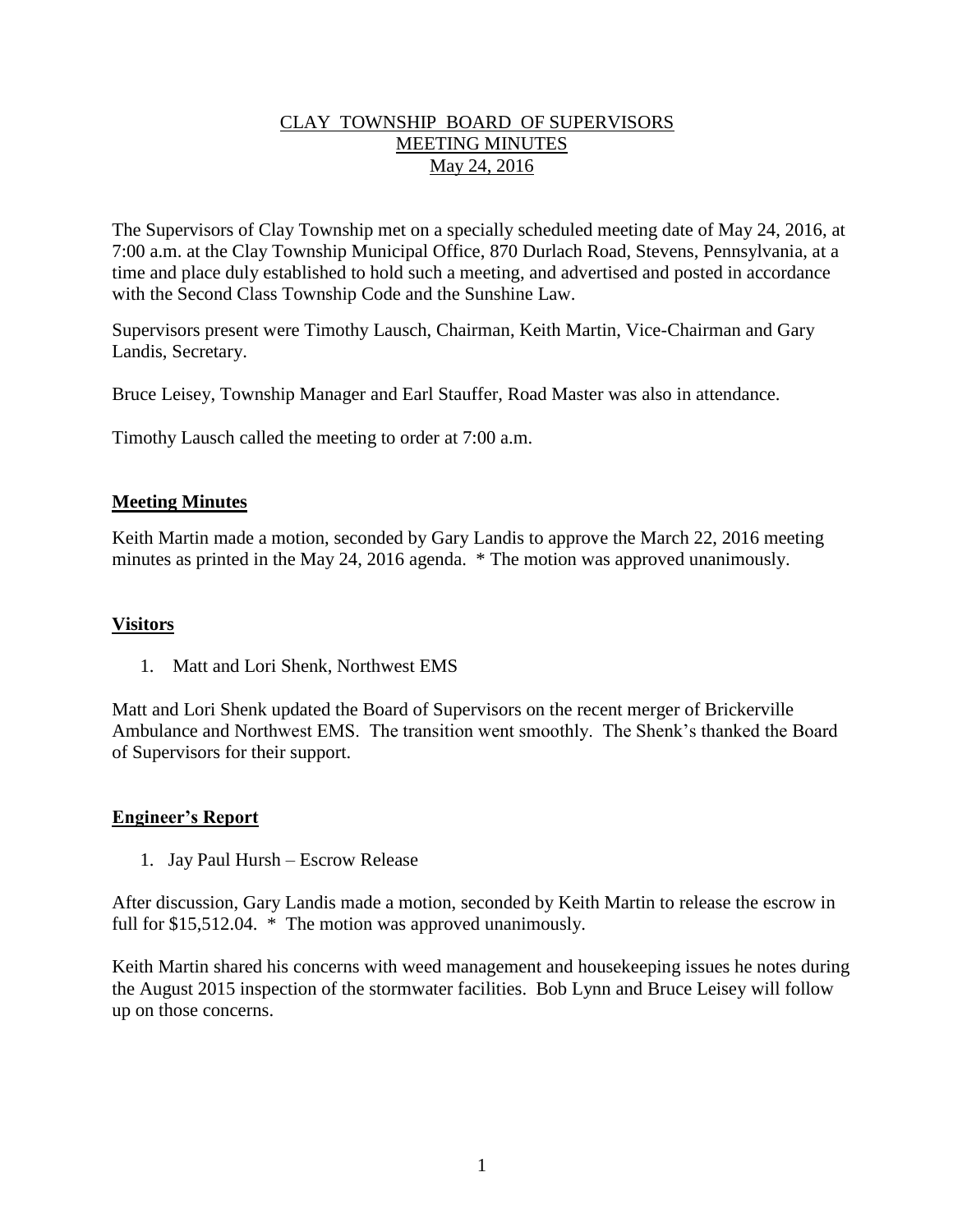## **Old Business**

1. Update on Appointment of Planning Commission Member

Bruce Leisey and Tim Lausch will be contacting potential candidates.

No decisions were made at this time.

2. Countryside Enterprises – Sewer Disposal

After discussion it was decided, Township Staff will contact Appraiser as soon as an easement area is identified.

## **New Business**

1. Approve and Execute Open Space Offer of Dedication Agreement

Keith Martin made a motion, seconded by Gary Landis to approve and execute the Open Space Offer of Dedication Agreement with Blue Lake Builders for Clay School Road apartments in the amount of \$35,700. \* The motion was approved unanimously.

2. Approve and Execute Designation of Agent Resolution

Keith Martin made a motion, seconded by Gary Landis to approve and execute the Designation of Agent Resolution for FEMA to appoint Bruce Leisey, Township Manager allowing him authorization to execute for and in behalf of the Township. \* The motion was approved unanimously.

3. Twin Pine Manor – Relief from Front Yard Wall Height Requirement

After review of the request, Gary Landis made a motion, seconded by Keith Martin to approve relief from Chapter 10, Section 104A of the Clay Township Code of Ordinances to install a 6 ½" high wall in the front yard at 1934 West Main Street. The wall is to direct customers into the entrance of the bed and breakfast located on the property. \* The motion was approved unanimously.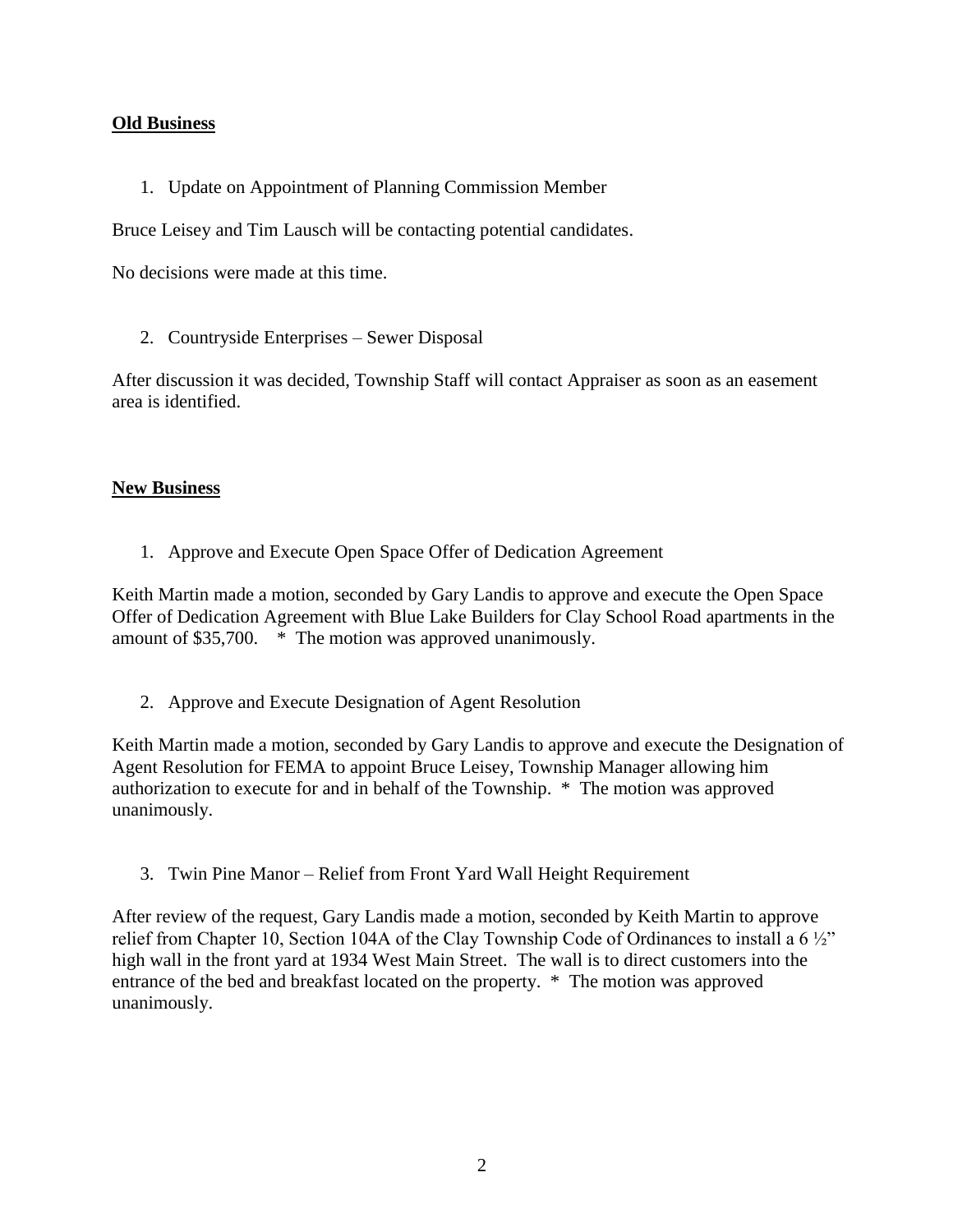4. Update from Earl Stauffer, Road Master

Earl informed the Board of Supervisors that Jeremy Kachel separated his shoulder and will be off work for 1-2 weeks at least.

Seal coating will tentatively start June 6<sup>th</sup>.

Staff is currently working on widening Spook Lane.

There was a weekend baseball tournament held in April at Snyder Park that the Township has received several compliments on.

Staff cut a gutter in at the property of Carl Nolt as his lower driveway.

Earl said that he has been unable to check the stormwater concerns on Forest Hill Road because there has not been a sufficient amount of rain since receiving the concerns.

Earl said there has been a lot of dumping along Seglock Road. There was discussion on installing a security camera.

## **Executive Session**

Keith Martin made a motion, seconded by Gary Landis to enter into Executive Session to discuss potential litigation at 8:35.

Keith Martin made a motion, seconded by Gary Landis to exit Executive Session at 8:55.

The Board authorize Township Staff to draft response to the Ephrata Borough's Sewer Extension Agreement along West Main Street between Clay School Road and Clearview Road.

# **Adjournment**

Gary Landis made a motion, seconded by Keith Martin, to adjourn the meeting at 9:05 a.m. \*The motion was approved unanimously.

Clay Township Board of Supervisors

\_\_\_\_\_\_\_\_\_\_\_\_\_\_\_\_\_\_\_\_\_\_\_\_\_\_\_\_\_\_\_\_\_\_\_\_

\_\_\_\_\_\_\_\_\_\_\_\_\_\_\_\_\_\_\_\_\_\_\_\_\_\_\_\_\_\_\_\_\_\_\_\_

Timothy Lausch, Chairman

Keith Martin, Vice Chairman